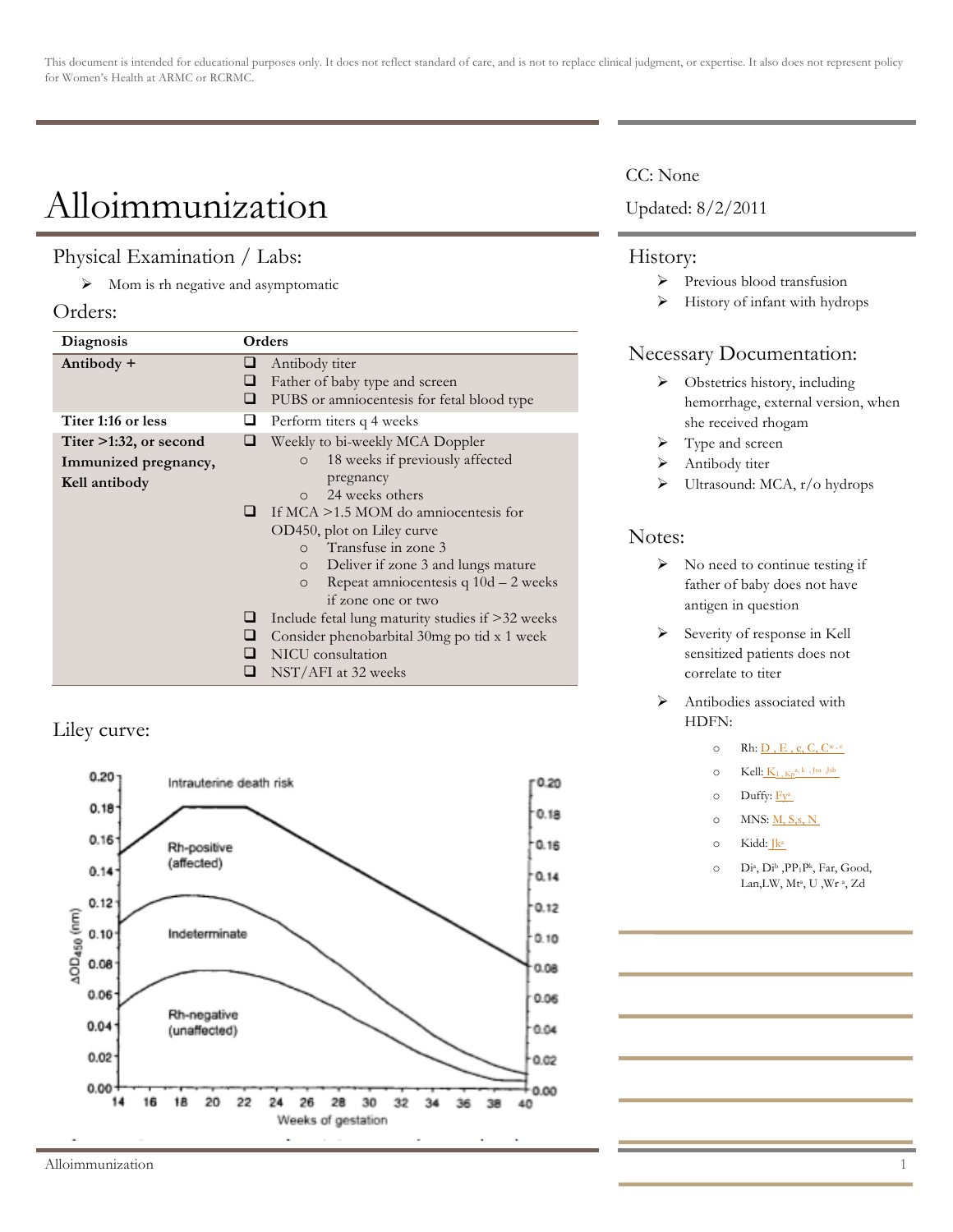This document is intended for educational purposes only. It does not reflect standard of care, and is not to replace clinical judgment, or expertise. It also does not represent policy for Women's Health at ARMC or RCRMC.



Fig. 6. Algorithm for the overall management of the pregnant patient with RhD alloimmunization. Rh, rhesus; MCA, middle cerebral artery; MoM, multiple of the median; Hct, hematocrit; EGA, estimated gestational age.

Moise. Rhesus Alloimmunization in Pregnancy. Obstet Gynecol 2008.

#### Reference:

• Moise, K. Management of Rhesus Alloimmunization in Pregnancy. Clinical Expert Series. (Obstet Gynecol 2008;112:164–76